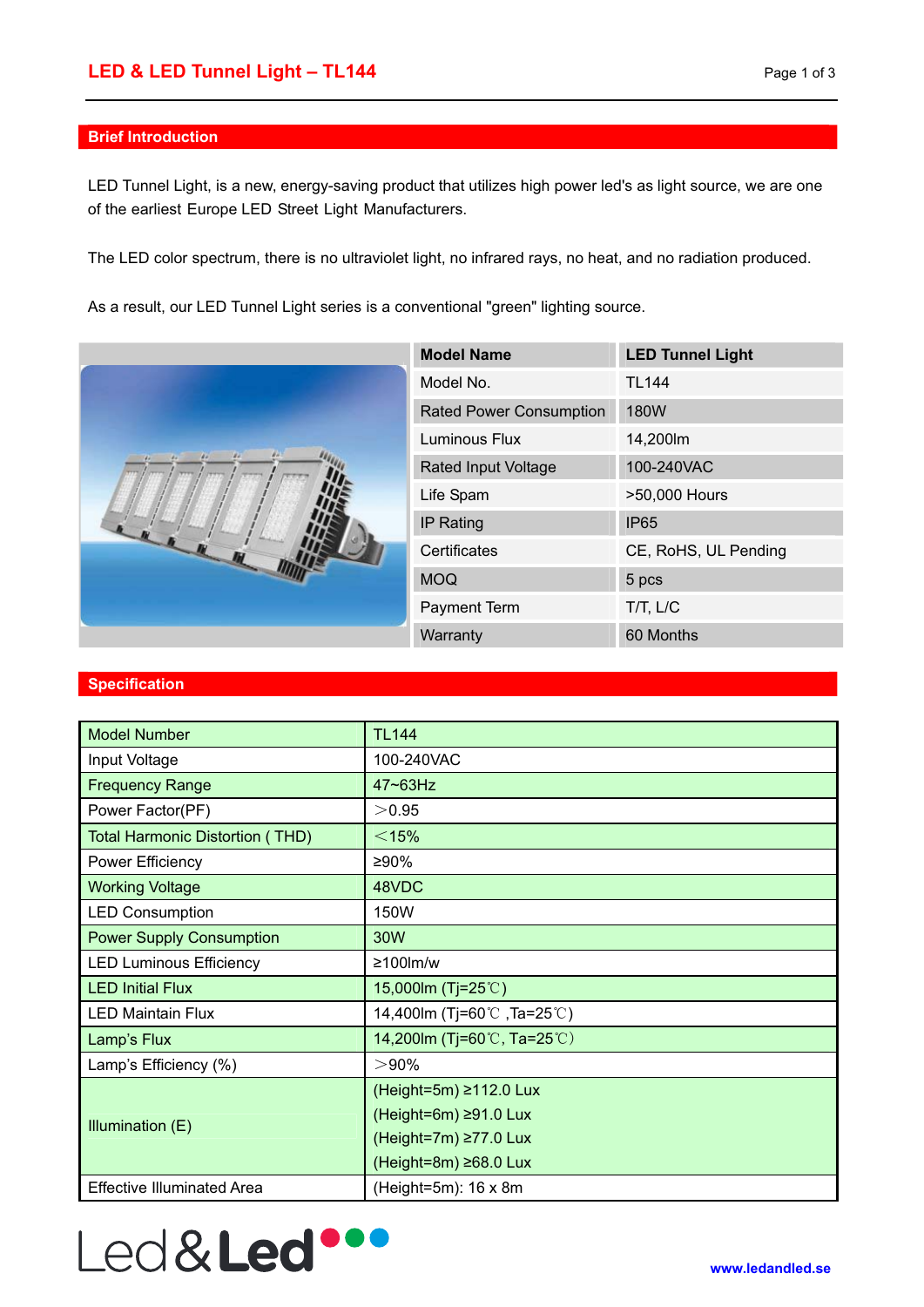|                                              | (Height=6m): $20 \times 8m$                              |
|----------------------------------------------|----------------------------------------------------------|
|                                              | (Height=7m): $23 \times 9m$                              |
|                                              | (Height=8m): 26 x 10m<br>$(120$ degree lens)             |
| <b>Color Temperature</b>                     | Pure White: 5,000~5,800K; Warm White :4,000~4,500K       |
| Color Index (CRI)                            | $Ra$ $>$ 65                                              |
| <b>Light Source</b>                          | <b>LED Emitter (1Watt)</b>                               |
| <b>Light Distribution Curve/Beam Pattern</b> | Asymmetric (Bat Wing)/ Rectangular Beam                  |
| The Highest Light Intensity Angle            | 120°: The Horizontal Axis: 110°, The Vertical Axis: 45°; |
|                                              | 140°: The Horizontal Axis: 130, The Vertical Axis: 45°   |
| Beam Angle                                   | 120°: The Horizontal Axis: 120°, The Vertical Axis: 60°; |
|                                              | 140°: The Horizontal Axis: 140°, The Vertical Axis: 60°  |
| Junction Temperature (Tj)                    | 60 °C ±10 % (Ta=25°C)                                    |
| System Resistance (Rja)                      | $0.5^{\circ}$ C/W                                        |
| <b>Working Temperature</b>                   | $-30 \sim 50$                                            |
| <b>Working Humidity</b>                      | 10%~90%RH                                                |
| <b>Storage Temperature</b>                   | $10 - 85^{\circ}$ C                                      |
| <b>Working Life</b>                          | 50,000 Hrs                                               |
| Light Body& Lampshade                        | <b>Aluminum Alloy and PC</b>                             |
| The Dimensions                               | $904(L) \times 250(W) \times 346(H)$                     |
| <b>Net Weight</b>                            | 15 Kgs                                                   |
| IP Rating                                    | <b>IP65</b>                                              |
| Packing                                      | 1 pc /Carton                                             |
| <b>Carton Size</b>                           | 1010x 275 x 360 mm                                       |
| Container Q'ty                               | 20'Q: 351 pcs 40'Q: 711 pcs, 40'HQ: 790 pcs              |

# **Special Features**

| 1. Special Air Convection Heat Sink Design                                                                                                                                                                                                                                              |
|-----------------------------------------------------------------------------------------------------------------------------------------------------------------------------------------------------------------------------------------------------------------------------------------|
| New series LED Tunnel Light, fully utilize convection by the air flow brought by cars<br>movement and wind through tunnel. The unique design enlarges the heat sink area, the<br>external power supply make the discharge of heat more easily.                                          |
| 2. Constant Voltage and Current                                                                                                                                                                                                                                                         |
| Power supply was designed base on system with constant voltage and current, which can<br>protect the LED very well and make LED omit more light and produce less heat, ensure<br>the long working life of LED Tunnel Light, make energy saving, environment protecting<br>into reality. |
| 3. Rectangular Beam Focusing Lens                                                                                                                                                                                                                                                       |
| LED Tunnel Light originates the rectangular beam pattern focusing lens, it is a<br>patent design. There guarantees no darkness between each lamp, it is the best for street<br>illumination, meanwhile, sharply increases the usage efficiency of light.                                |

# Led&Led ...